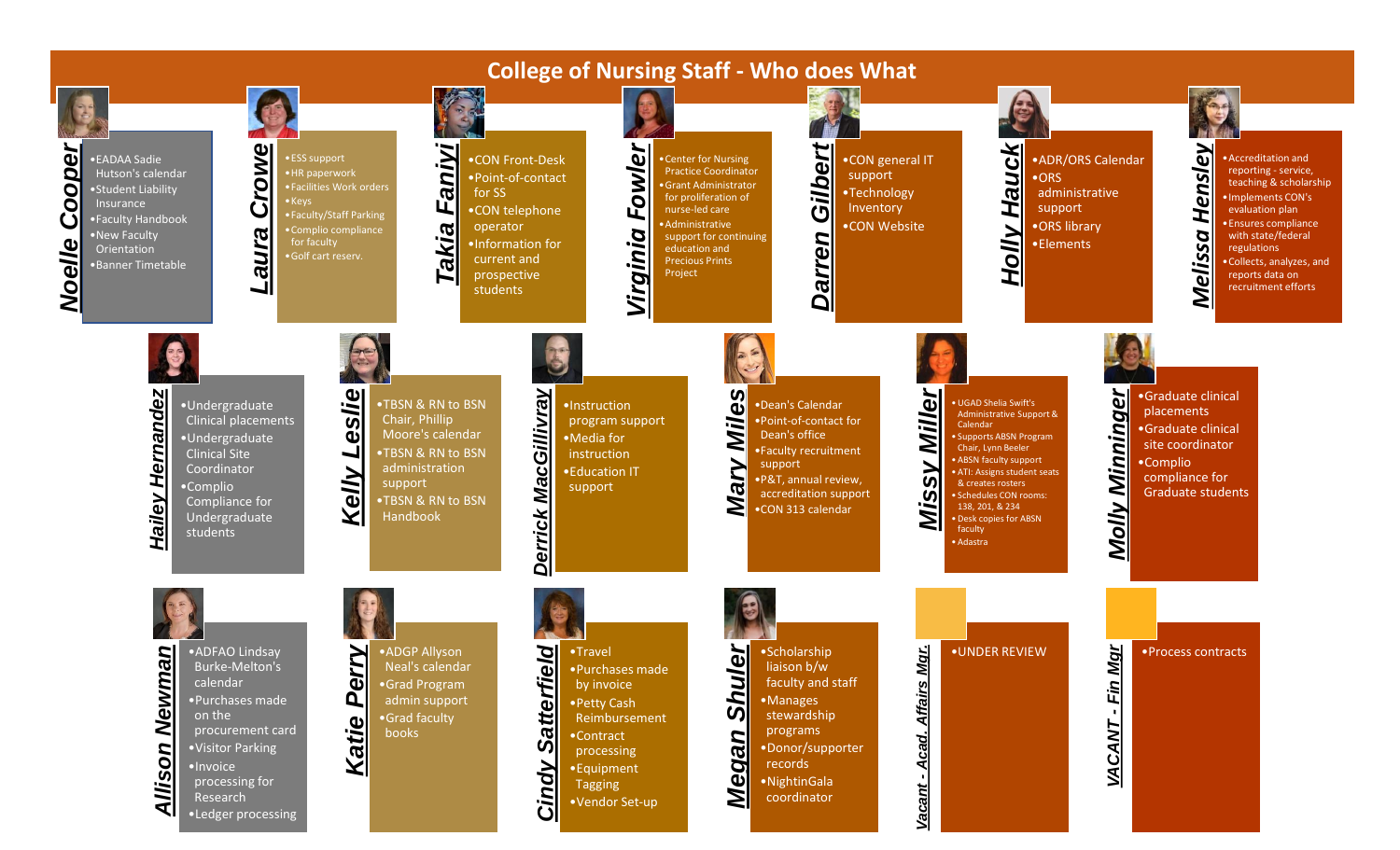## **Simulation Team**



Rachael Hodges •Coordinates events at *Rachael Hodges* HITS Lab •Coordinates Standardized Patient Program



Ricco

•Oversees maintenance and use of simulation technologies •Facilitates Simulated Events at HITS Lab •Supports virtual learning via DocuCare/Double Robots/Zoom



•Coordinates events in CON 207 Skills Lab and Physical Assessment

Lab •Simulation supply inventory management and ordering •Manages FWS simulation student lab assistants



*Carrie Monroe* •Assists in Skills and PAL inventory management •Set ups and breaks down labs •Oversees simulation supply recycling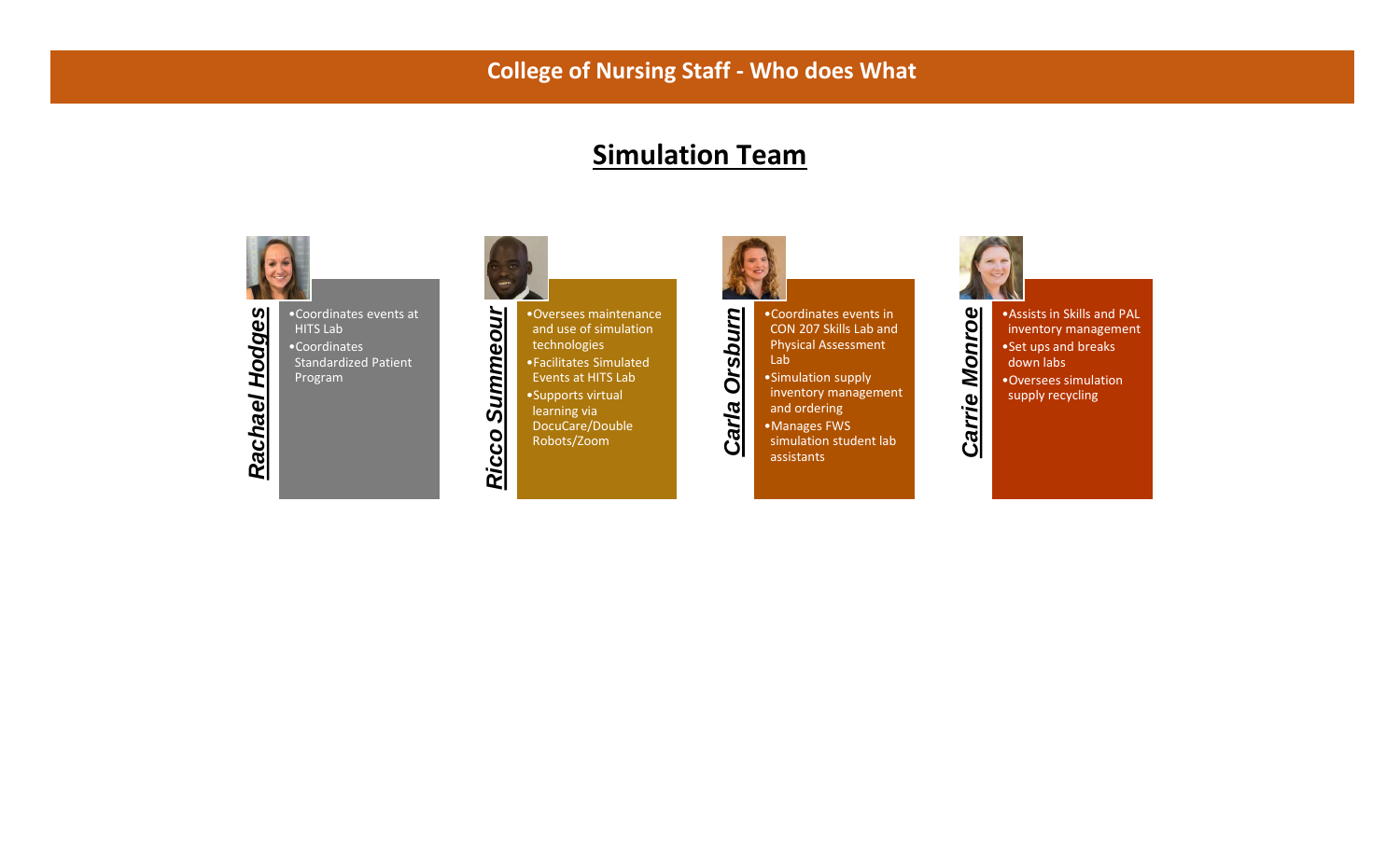## **Vine Health Clinic**